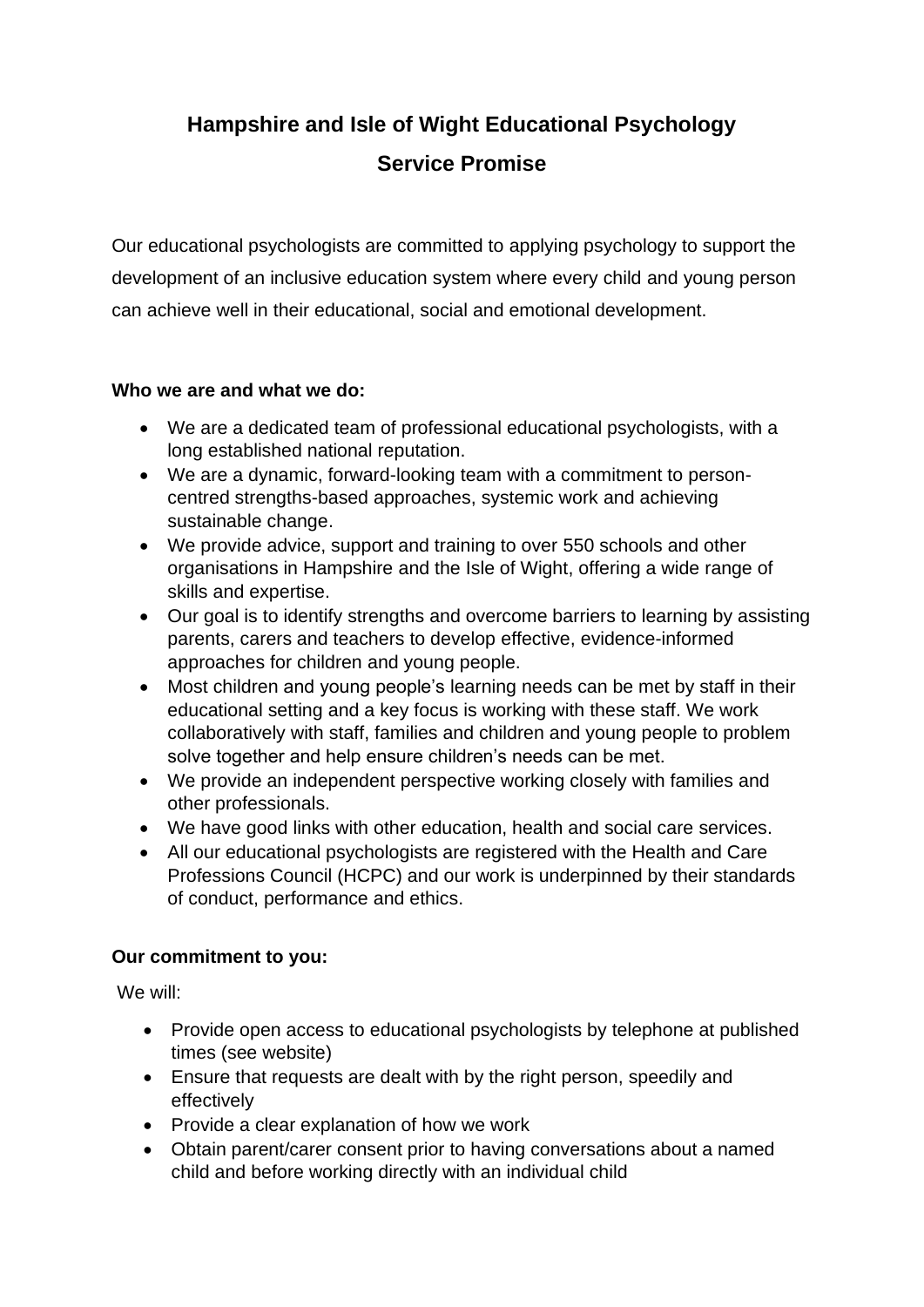- Obtain direct consent from a young person aged 16 years or over prior to working with them
- Provide an ethical, competent and professional service, underpinned by integrity and respect
- Provide a clear explanation about the goals that the educational psychologist is working towards
- Ensure our services are delivered in line with the County Council policies of Hampshire and the Isle of Wight

### **Quality assurance**

The needs of children and young people are central in all we do. We aim to highlight and draw on the strengths and capabilities of children, young people, families and other professionals when working with them to create the best achievable outcomes. We are committed to providing excellent customer service. Our staff are our most important resource and have the opportunity to make a positive difference to children and young people. All our educational psychologists are registered with the Health and Care Professions Council and receive regular supervision and continuing professional development.

### **Service user feedback**

We welcome any customer feedback whether it is complaints, compliments or comments. By letting us know how we are doing you can help us improve our service.

## **What happens if there is a problem?**

Our staff will always do their best to ensure that the service we provide meets and, we hope, surpasses your expectations. We know that sometimes this may not happen. Be reassured that we will always do our best to put things right and most importantly, we promise always to treat you with respect.

Any concerns or complaints about the quality of service should firstly be made to the member of staff providing the service.

Service users who consider they have not received an adequate response from the member of staff should contact the relevant Area Senior Educational Psychologist:

| $\leftarrow$ North Area Team            | Dan Taylor          | 01252 814835<br>Dan.Taylor@hants.gov.uk     |
|-----------------------------------------|---------------------|---------------------------------------------|
| $\overline{\phantom{a}}$ East Area Team | <b>Julia Powell</b> | 01252-814729<br>Julia.Powell@hants.gov.uk   |
| $\frac{1}{2}$ South Area Team           | Rebecca Murphy      | 02392-441497<br>Rebecca.Murphy@hants.gov.uk |
| <b>West Area Team</b>                   | Anna Nolan          | 01962-876239<br>Anna.Nolan@hants.gov.uk     |